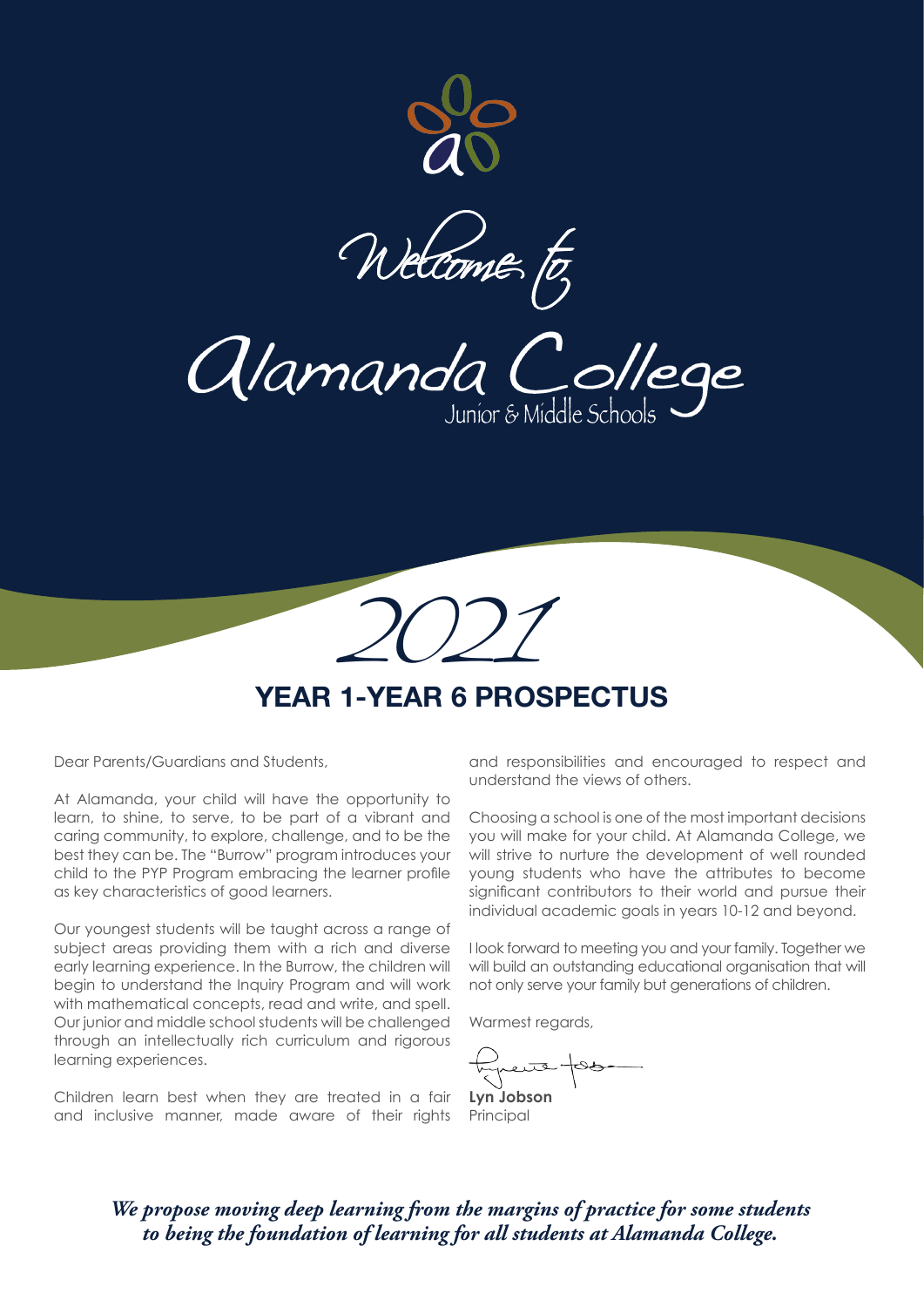# CHOOSING A SCHOOL is one of the most important decisions you will make...

# **Our Vision**

Alamanda College aspires to create a challenging learning environment that develops young people with active minds and ethical spirits who will be able to contribute wisdom, compassion, empathy, integrity and leadership in the global society of which they will all be members.

# **Our Mission**

Alamanda College has high expectations of all students and we encourage them to strive to achieve their greatest potential to make a positive contribution to a diverse and ever changing local and global society. We will aspire to be a school renowned as a vibrant community that lives the school's motto of 'Dare to be wise', in all our thoughts and actions.

In embracing the College motto, we will develop creativity and innovation and encourage students to test the limits of their intellectual and physical capabilities whilst displaying their moral convictions through their actions.

We seek to provide a challenging education in a safe, supportive environment. We will strive to build positive relationships within a learning, caring and inclusive school community in order to achieve the best possible educational experience for each student.

Students and staff are expected to engage in the total life of the College and to actively pursue a range of learning opportunities. The ultimate aim is to develop personal qualities and attitudes that will enable students to face the challenges of the future with confidence.

# **OUR MOTTO**

Dare to be wise Inspire. Shine. Create.

## **'Thinking,' the foundation of all learning**

Rapidly changing circumstances and opportunities demand the continuing acquisition of new knowledge, skills and understandings.

Alamanda College understands the importance of encouraging and sustaining students' effective engagement with learning, well after the students have left school.

In order to participate effectively in the 'information societies' of the new millennium, we recognise that an individual needs to be better-informed, to have greater thinking and problem-solving abilities, to be more selfmotivated, than ever before.

As a "thinking school", our teaching and learning program will involve all students from Prep to Year 9, and introduces tools such as de Bono's Thinking Hats, Mind Mapping, DATT Tools, Socratic questioning methods and a variety of cognitive thinking processes and strategies that equip our students with the skills to navigate through an information rich future.

The College teachers and students will integrate digital pedagogies throughout the curriculum. Digital pedagogies are new ways of working with learning and ICT to facilitate quality learning experiences for this generation of students. They support personalised and authentic learning and promote the ability to learn and understand within a global context and enable learning experiences to be broadened and depended.

Alamanda College will be structured into five subschools:

- Prep The Burrow
- Years 1
- Years 2 & 3
- Years 4, 5 & 6
- Years 7, 8 & 9

Each school will have an Assistant Principal, Leading Teacher and Head of School to ensure that the school has a focus on each and every learner. The priority of the school will be the students.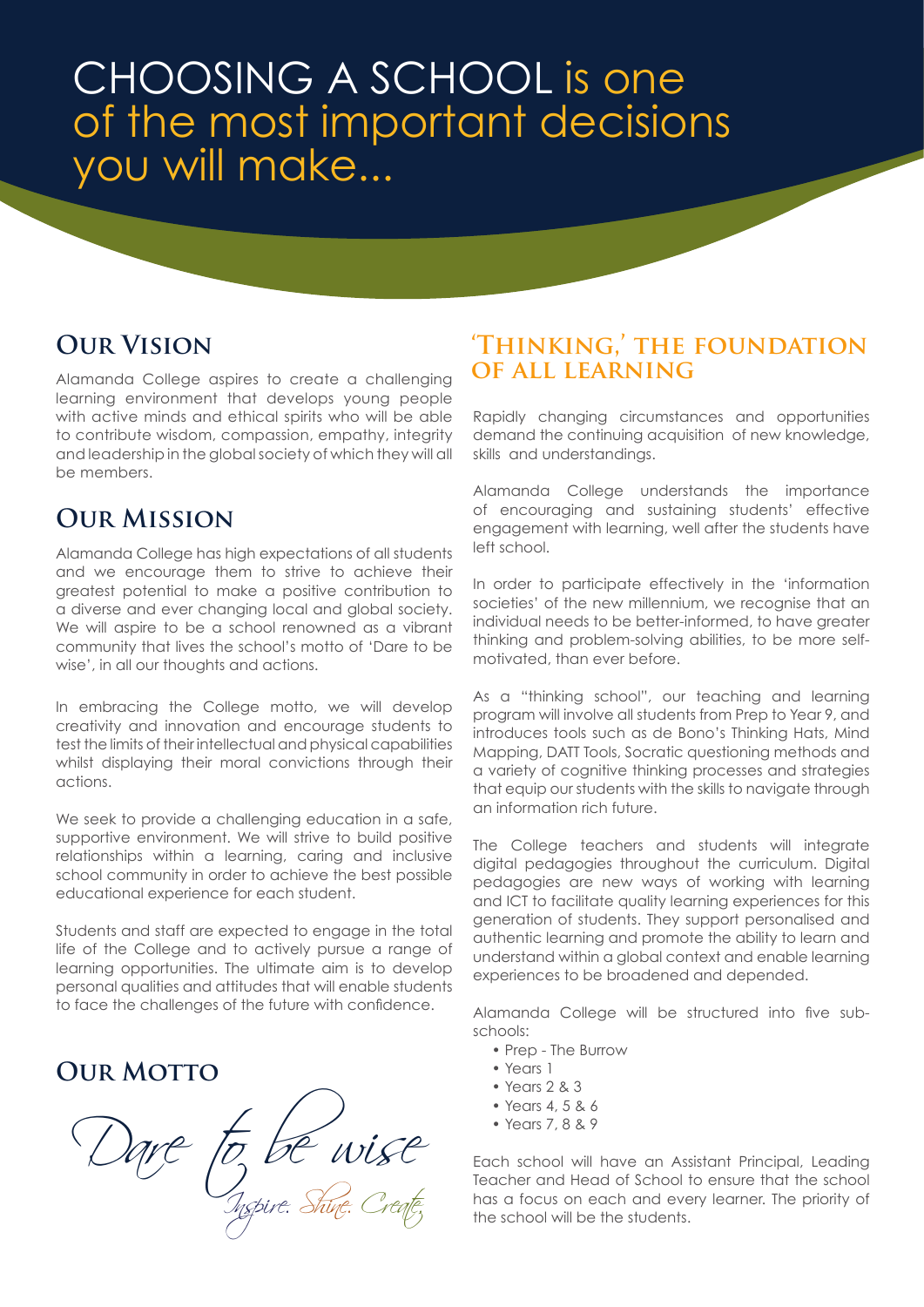

*We believe deep learning occurs when learners use acquired knowledge, understanding, insight and thinking skills to solve a range of problems. They worked independently and collaboratively leveraging digital technology to create innovative solutions and pose critical questions. Through their development oif self-reflection, inquiry and perseverance, successful learners face new challenges with confidence and tenacity* - Fullan, Quinn, McEachen 2017

## **Junior School (Prep-Grade 6)**

#### **TEACHING AND LEARNING**

*"Learning starts in infancy, long before formal education begins, and continues throughout life. Early learning begets later learning and early success breeds later success."*  - James J. Heckman

The Junior School teaching and learning programs acknowledge the complex needs of each individual child and values and nurtures their childhood.

Our programs will be diverse, yet revolve around a strong commitment to the development of essential literacy and numeracy skills, along with knowledge and understanding of the world.

In Prep we will incorporate many of the philosophies and practices of the "Socratic questioning and critical thinking", in which the curriculum is child-oriented and teacher-framed. In future years the college will investigate the practices of the "Reggio Emilia approach". Classroom spaces will be carefully organised for small and large group interaction, while intimate spaces are created as quiet, safe places for one or two children to learn. Central to our philosophy is that play and investigative inquiry is the best learning medium for young children, encouraging them to explore, experiment and develop social, physical and language skills. Numeracy and literacy are key elements, along with knowledge and understanding of the world.

From Years 1 to 6 the curriculum progresses towards more discrete subject areas. The school will investigate the opportunities offered through the International Baccalaureate Primary Years Programme.

All skills involved in literacy learning, including reading, writing, spelling and communication skills will be taught both explicitly as well as through an integrated approach.

Children will be working in mixed ability groups whilst receiving differentiated instruction to allow all students to be challenged and literacy support will be provided to those who need additional assistance in these crucial early years.

Mathematics teaching will feature a variety of methods of instruction, from student-centred group or whole-class discussions, small-group investigations, to individuals working one-on-one with another student or the teacher. This classroom interaction helps build relationships among students and between students and the teacher and goes some way towards addressing the varied learning styles and ability levels found in the mathematics classroom.

At Alamanda, children will be encouraged to be caring and responsible people, who work and cooperate with others while acquiring vital knowledge and skills. We will place a strong emphasis on the core subjects of Literacy, Numeracy, Science, History/Geography, Information & Communications Technology, Health and Philosophy. Our classrooms will be modern and well equipped with up-to-date technology including personal iPads.

The core curriculum will be supported by a range of specialist teachers contributing to a broad and balanced curriculum.

Research tells us that a positive partnership between parents and the school is one of the most powerful contributors to enhanced student outcomes. At Alamanda, we will embrace parental involvement and work with the benefits this will bring.

## **The Arts**

The Arts is an important aspect of a rounded education. It encourages development of the right hemisphere of the brain, with a focus on fostering creativity and providing students with the opportunity to develop their passion for The Arts. It also encourages students to express themselves, to communicate more effectively, to develop a sense of teamwork and to value and nurture individual gifts and talents.

The Arts program will encompasses media, drama, visual arts, photography, music and dance. Students will be able to incorporate instrumental tuition and according to their age and proficiency, are able to join a concert band.

Visual art, music and drama will be integrated into educational experiences for students from Junior School to Year 9, where they are offered a variety of opportunities. This area of study will be a work in progress over the coming years.